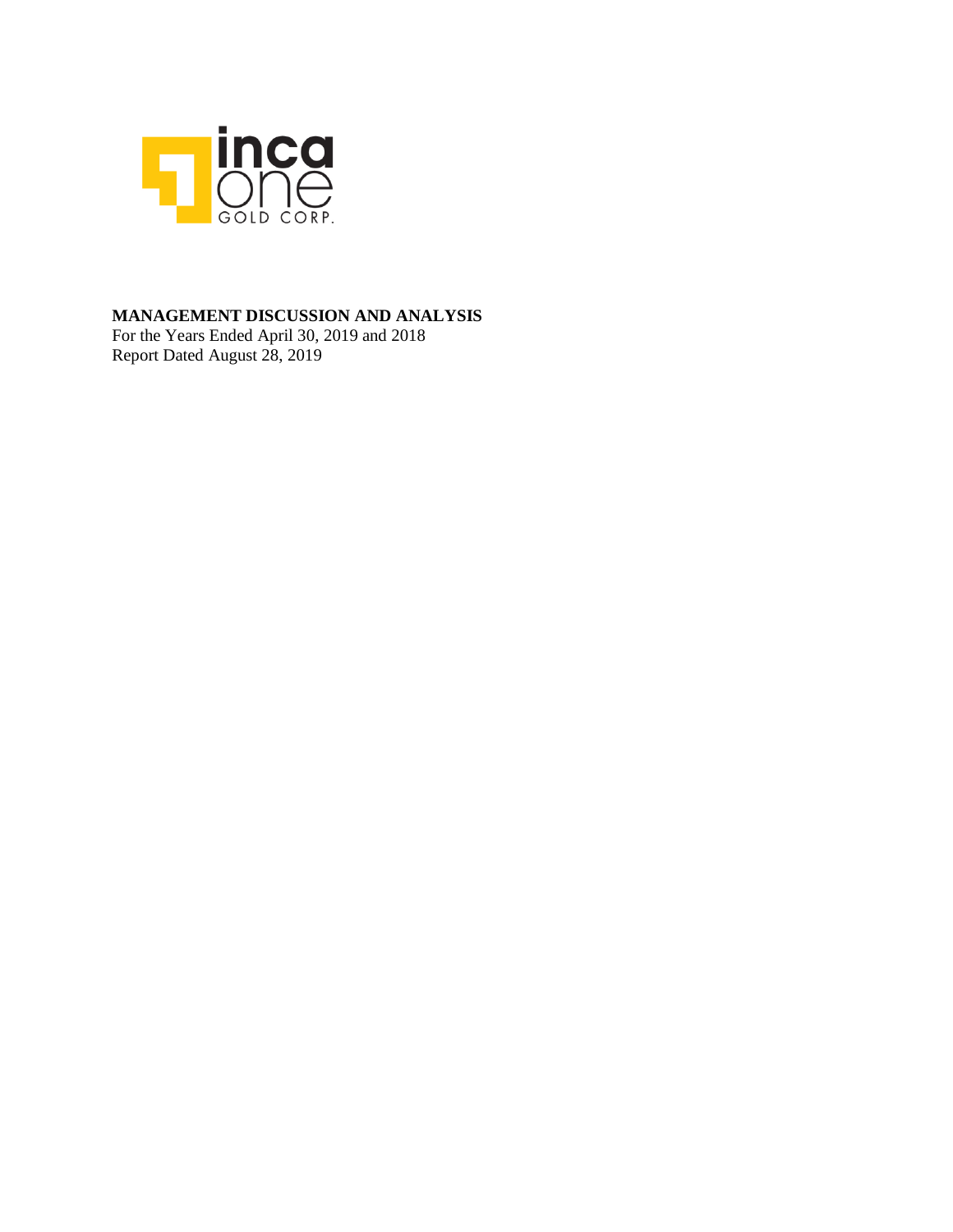Management Discussion & Analysis For the Years Ended April 30, 2019, and 2018

This Management's Discussion and Analysis ("MD&A") of Inca One Gold Corp. (the "Company" or "Inca One") has been prepared by management as of August 28, 2019 and should be read in conjunction with the Company's audited consolidated financial statements for the years ended April 30, 2019 and 2018 and the related notes thereto. This MD&A has been reviewed and approved by the Board of Directors of the Company. Unless otherwise specified, all financial information has been prepared in accordance with International Financial Reporting Standards ("IFRS") as issued by the International Accounting Standards Board. All dollar amounts herein are expressed in United States Dollars unless stated otherwise. During the quarter ended July 31, 2018, the Company changed its presentation currency to the United States Dollar. References to CAD\$ are to Canadian dollars and references to restated ("Restated") financial information are to amounts previously reported in Canadian dollars.

This MD&A contains forward-looking statements and should be read in conjunction with the risk factors described in "**Risks and Uncertainties**" and "**Cautionary Statement on Forward-Looking Information**" at the end of this MD&A.

# **Description of the Business**

Inca One was incorporated on November 9, 2005 and is in the business of developing mineral processing operations in Peru, to service government permitted small scale miners. In recent years the Peruvian government instituted a formalization process for informal miners as part of its efforts to regulate their activities. The Company, has two Peruvian gold milling facilities ("Chala One" and "Kori One") with a total permitted capacity of 450 tonnes per day ("TPD") and has been in commercial production since 2015. The Company purchases high-grade gold mill feed from legally recognized Peruvian small scale miners and processes the material for the export and sale of gold doré and refined gold.

Inca One is listed on the TSX Venture Exchange (the "TSX-V") under the symbol "IO", on the Frankfurt Stock Exchange under the symbol "SU9.F", and the Santiago Stock Exchange Venture under the symbol "IOCL".

Inca One's vision is to become the largest, undisputed ore processor of choice in Peru, while maintaining its uncompromising guiding principles while it grows. This vision will be achieved through:

- Continuing to increase purchases of high-grade gold mill feed;
- The acquisition and development of mineral concessions that could be mined by contract miners and that would provide long-term supply to Chala One and Kori One; and
- Pursuing growth via merger and acquisition, including additional mineral processing operations.

# **Key Period Definitions (used below)**

- three months ended April 30, 2019 (**"the Quarter" or "Q4 2019"**);
- three months ended January 31, 2019 (**"Q3 2019"**)
- three months ended October 31, 2018 (**"Q2 2019"**)
- three months ended July 31, 2018 (**"Q1 2019"**);
- three months ended April 30, 2018 (**"Q4 2018"**);
- year ended April 30, 2019 (**"YE 2019"**); and
- year ended April 30, 2018 (**"YE 2018"**);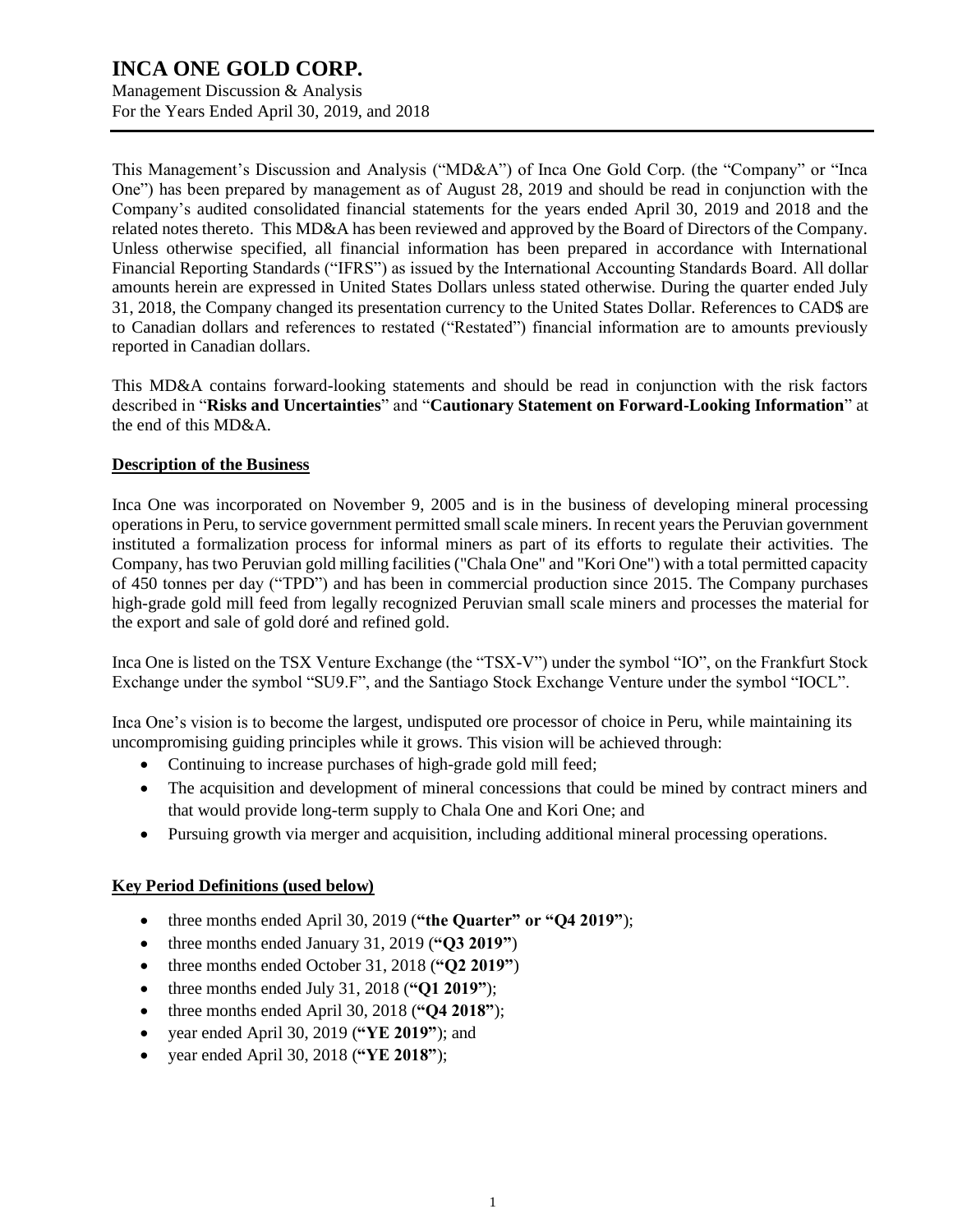Management Discussion & Analysis For the Years Ended April 30, 2019, and 2018

# **YE 2019 Highlights and Key Business Developments**

- On August 21, 2018 the Company completed the acquisition of a 100% interest in Anthem United Inc. ("Anthem"), which owns a 90.14% interest in the 350 tonnes per day ("TPD") Koricancha ore processing facility in Peru ("Kori One"), from Equinox Gold Corp. (TSXV: EQX) ("Equinox") for cash and shares totaling approximately CAD\$17 million. Kori One is located approximately 50km from the Company's Chala One mineral processing plant and provides the Company with a platform for growth.
- The acquisition of the Kori One Plant included working capital of approximately \$3.7 million and subsequent to the end of the year; the Company was successful in recovering approximately \$2.4 million of historical value-added taxes (50% of which is payable to Equinox in September 2019).
- During the YE 2019, the Company processed 55,139 tonnes (YE 2018 23,724), an average of 151 TPD (YE 2018 – 65 TPD) and had gold production of 26,774 ounces (YE 2018 – 10,939 ounces).
- Gold sales during YE 2019 totaled 26,817 ounces compared to 9,962 ounces in YE 2018, resulting in revenues of  $$34.6$  million (YE 2018 –  $$13.2$  million).
- Improved gross operating margin to \$2.3 million for YE 2019, compared to a gross operating loss of \$0.3 million in YE 2018
- During September 2018, the Company renegotiated the terms of a \$0.3 million secured debenture, extending the term to maturity for an additional 24 months to August 31st, 2020.
- During Q3 2019 the Company posted its first quarter of profits, with net income of \$0.03 million compared to a net loss of \$0.9 million in Q3 2018.
- Subsequent to the YE 2019, the Company recruited an experienced management team in Peru to lead the operations and ore buying teams.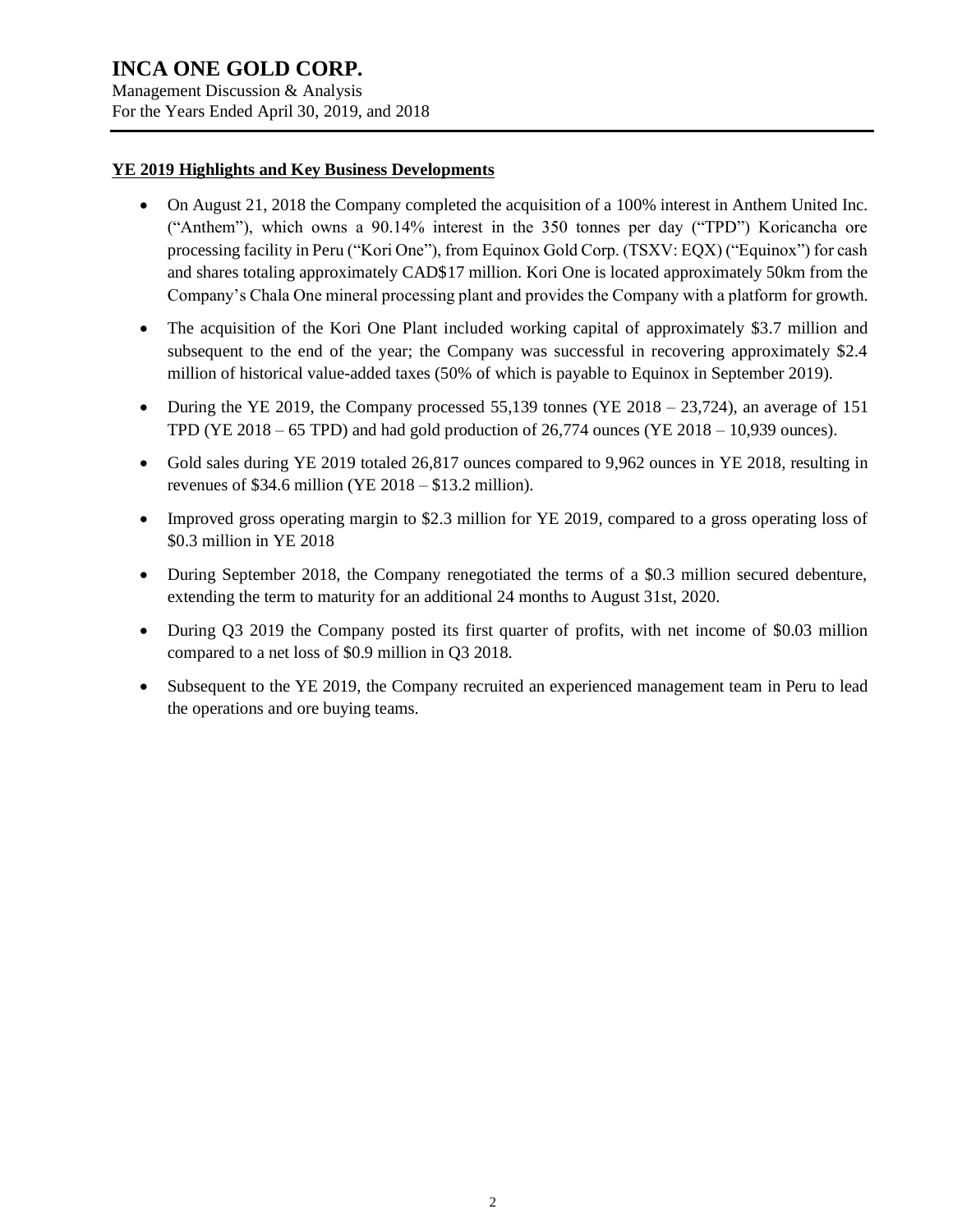Management Discussion & Analysis For the Years Ended April 30, 2019, and 2018

# **Operational Highlights - Consolidated**

| <b>Quarter over Quarter</b><br>highlights           | Q <sub>4</sub><br>$2019^{(3)}$ | Q3<br>$2019^{(3)}$ | Q <sub>2</sub><br>$2019^{(2)}$ | Q1<br>2019 | Q <sub>4</sub><br>2018 | <b>Variance</b><br>$\frac{0}{0}$<br>Q4 2019<br>to Q3<br>2019 | <b>Variance</b><br>$\frac{0}{0}$<br>Q4 2019<br>to Q4<br>2018 |
|-----------------------------------------------------|--------------------------------|--------------------|--------------------------------|------------|------------------------|--------------------------------------------------------------|--------------------------------------------------------------|
| Tonnes processed in period<br>(t)                   | 14,372                         | 16,099             | 15,264                         | 9,404      | 6,699                  | $(11\%)$                                                     | 115%                                                         |
| Average daily processing<br>volume $(t)$            | 161                            | 175                | 187                            | 102        | 78                     | $(9\%)$                                                      | 106%                                                         |
| Mineral grade processed<br>$(oz/t$ gold)            | 0.54                           | 0.57               | 0.54                           | 0.51       | 0.53                   | (5%)                                                         | 2%                                                           |
| Gold production (oz)                                | 6,830                          | 8,343              | 7,238                          | 4,363      | 3,275                  | (18%)                                                        | 109%                                                         |
| Gold sold (equivalent oz) $(4)$                     | 6,456                          | 9,339              | 7,409                          | 4,324      | 2,658                  | (31%)                                                        | 143%                                                         |
| Gold sold (oz)                                      | 6,320                          | 9,129              | 7,118                          | 4,250      | 2,587                  | (31%)                                                        | 144%                                                         |
| Silver sold (oz)                                    | 11,367                         | 16,854             | 24,198                         | 6,491      | 5,664                  | (33%)                                                        | 101%                                                         |
| Sales revenue $(\$)$ <sup>(1)</sup>                 | 8,413,716                      | 11,574,969         | 8,939,622                      | 5,645,321  | 3,533,048              | (27%)                                                        | 138%                                                         |
| Cost of goods sold<br>("COGS") $($ \$) $^{(1)}$     | 7,947,986                      | 10,410,518         | 8,703,606                      | 5,217,138  | 3,610,453              | (24%)                                                        | 120%                                                         |
| Gross operating margin<br>(deficit) $($ ) $^{(1)}$  | 465,730                        | 1,164,451          | 236,016                        | 428,183    | (77, 405)              | $(60\%)$                                                     | 702%                                                         |
| Gross operating margin %                            | 5.5%                           | 10.0%              | 2.6%                           | 7.6%       | $(2.2\%)$              | (45%)                                                        | 353%                                                         |
| Revenue per tonne $(\$)$ <sup>(1)</sup>             | 639                            | 658                | 611                            | 701        | 551                    | (3%)                                                         | 16%                                                          |
| Cost per tonne (\$)                                 | 603                            | 592                | 595                            | 648        | 563                    | 2%                                                           | 7%                                                           |
| Gross margin per tonne $(\$)$                       | 36                             | 66                 | 16                             | 53         | (12)                   | (47%)                                                        | 400%                                                         |
| Average gold (equivalent)<br>price per oz sold (\$) | 1,303                          | 1,239              | 1,207                          | 1,306      | 1,329                  | 5%                                                           | $(2\%)$                                                      |
| Cost per oz sold $(\$)$                             | 1,231                          | 1,115              | 1,175                          | 1,207      | 1,358                  | 10%                                                          | $(9\%)$                                                      |
| Gross margin per oz sold $(\$)$                     | 72                             | 125                | 32                             | 99         | (29)                   | (42%)                                                        | 348%                                                         |
| Average London Close price<br>$(\$)$                | 1,302                          | 1,254              | 1,205                          | 1,274      | 1,330                  | 4%                                                           | $(2\%)$                                                      |

(1) Amounts prior to Q1 2019 have been Restated to United States dollars.

(2) All amounts in Q2 2019 include amounts of Kori One for the period of August 21 to October 31, 2018 on a 100% basis.

(3) All amounts include amounts of Kori One on a 100% basis.

(4) Actual ounces of gold sold plus an estimate of the equivalent ounces of gold that could be purchased for the equivalent number of silver ounces sold.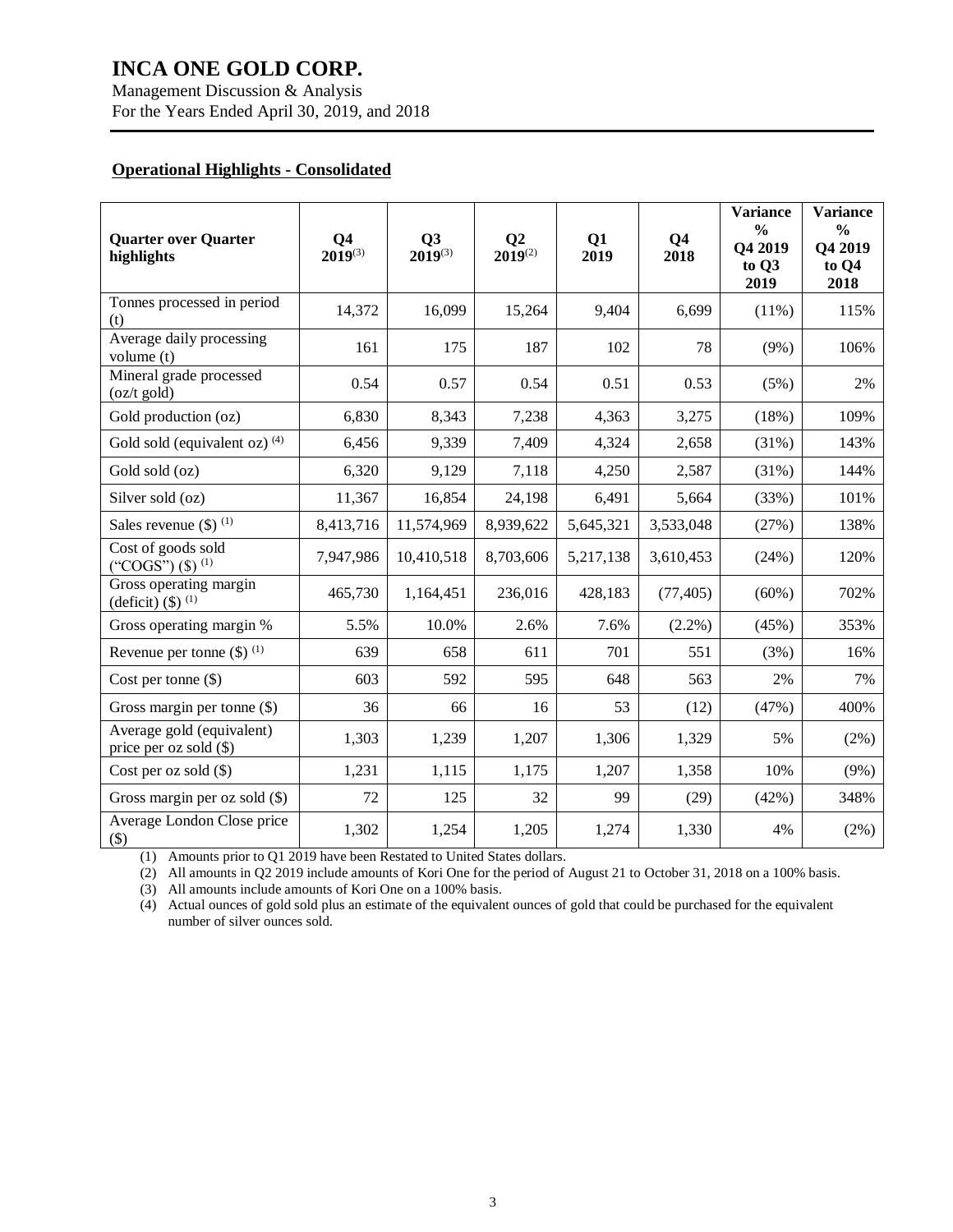For the Years Ended April 30, 2019, and 2018

# **Acquisition of the Koricancha Processing Facility in Peru**

On August 21, 2018 ("Closing Date") the Company completed the acquisition of the 100% ownership of Anthem United Inc. ("Anthem"), which owns a 90.14% interest in the 350 tonnes per day ("TPD") Koricancha ore processing facility in Peru ("Kori One"), from Equinox Gold Corp. ("Equinox") for cash and shares totaling approximately CAD\$17 million.

Under the terms of the Purchase Agreement, the Company acquired a 90.14% ownership of Kori One (the "Transaction") from Equinox and certain minority shareholders and terminated the 3.5% gold stream payable by Kori One for total consideration as follows:

- CAD\$5.5 million payable by the issuance of 110,050,225 common shares of Inca One ("Inca One Shares") on completion of the Purchase Agreement at a fair value of CAD\$0.055 per common share, of which 51,269,708 Inca One shares were issued to Equinox, 51,269,708 Inca One shares were issued to SA Targeted Investing Corp. ("SATIC") in consideration for the termination of the gold stream and the remaining Inca One shares were issued to certain minority shareholders who held an interest in Kori One.
- CAD\$2.5 million payment to Equinox on the first anniversary of the completion of the Purchase Agreement to be paid in cash or Inca One shares at the discretion of Inca One, based on the preceding 20-day volume-weighted average price of Inca One shares, subject to Equinox's ownership of Inca One Shares not exceeding 19.99% of the outstanding Inca One shares (the "Equinox Ownership Limit").
- CAD\$2.5 million payment to Equinox on the second anniversary of the completion of the Purchase Agreement to be paid in cash or Inca One shares at the discretion of Inca One, based on the preceding 20-day volume-weighted average price of Inca One shares, subject to the Equinox Ownership Limit.
- CAD\$1.5 million payment to Equinox in cash on the second anniversary of the completion of the Purchase Agreement.
- CAD\$2.5 million payment to Equinox on the third anniversary of the completion of the Purchase Agreement to be paid in cash or Inca One shares at the discretion of Inca One, based on the preceding 20-day volume-weighted average price of Inca One shares, subject to the Equinox Ownership Limit.
- An amount equal to 50% of the Historical IGV recoveries prior to the fifth anniversary of the Closing Date.

Payment in cash to Equinox on or before the third anniversary of the completion of the Purchase Agreement for the difference between the amount of working capital at closing and \$3 million and certain payments related to outstanding value-added taxes receivable by Kori One, subject to receipt. The Company estimates the amount of working capital on closing was approximately \$3.7 million and therefore approximately \$0.7 million estimated payable on the third anniversary.

In connection with the Transaction, Equinox is entitled to one seat on the Company's Board of Directors and an equity participation right equal to their ownership so long as they hold in excess of 9.9% of Inca One's outstanding shares. Inca One also granted Equinox security over the non-interest bearing deferred payments by way of a pledge of the shares of Anthem.

Kori One is a custom-built, fully operational, industrial gold ore processing facility featuring a fully integrated carbon-in-leach gold circuit which is strategically situated in the Arequipa region of Peru. It is located at sea level, fully serviced by excellent infrastructure just 10 minutes from the Pan American Highway, within the Nazca-Ocona gold belt in Southern Peru. It is permitted for 350 TPD. Kori One was first commissioned in July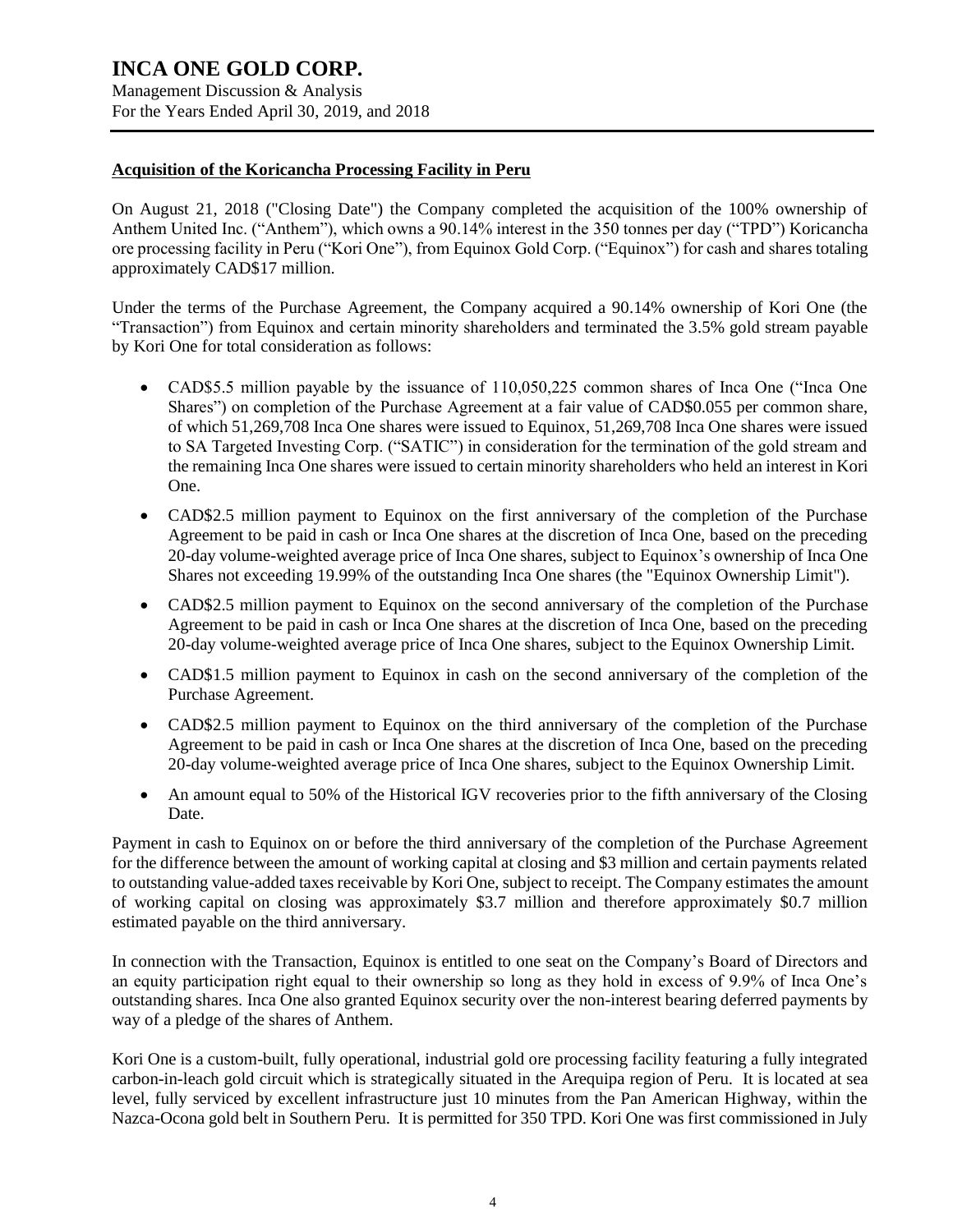# **INCA ONE GOLD CORP.** Management Discussion & Analysis

For the Years Ended April 30, 2019, and 2018

2015 and achieved commercial production on October 1, 2015. It has been servicing the small-scale mining sector of Peru for three years.

During the year ended April 30, 2019, the Company completed the integration of the Kori One operations and has now realized on costs synergies of approximately \$75,000/month, related to the consolidation of its mineral purchasing teams, centralized desorption and reduction of senior management salaries and overhead in Lima.

# **Future Outlook**

With the integration of Kori One complete, the Company now has a platform for growth with 450 TPD of permitted capacity, establishing itself as the largest publicly listed gold processing company in Peru with respect to permitted capacity.

The Company is continuing its efforts to reduce costs and is looking at options for a centralized purchasing team and a restructuring of the Peruvian entities to maximize efficiencies and minimize taxes.

In addition to the cost savings and synergies, the Company believes that having Equinox as a new significant and supportive long-term shareholder will enhance Inca One's scale and capital markets profile. Equinox is a leader in the mining space and now holds approximately 19.99% of the common shares of the Company.

With working capital in excess of \$3.4 million, the Company believes that it can ramp up production to 200 to 250 TPD at current gold prices and at the same time allow for organic growth. The Company is optimistic that the operations at both Chala One and Kori One will continue to build on this very positive YE 2019 and achieve ongoing profitability.

Despite this, production has been lower than expected during Q4 2019 and during the first few months of 2020, due to delayed deliveries as a result of the extended rainy season which has now ended. As a result, we are now seeing improved deliveries from our mining partners and expect production to increase in the coming months. The Company is well-capitalized and has excess capacity to make up for lost production during recent months.

Additionally and as a result of the extended rainy season and lower than expected production, subsequent to YE 2019, the Company recruited key management personnel as part of its initial steps towards building the organizational capability within Inca One as it pushes to increase throughput and grow the business. These appointments are:

## Ivan Salas – Country Manager Peru

Ivan has more than 12 years of managerial achievements directing and accelerating the growth in transnational companies operating in Peru. He is an executive with proven experience in business management and has a Master's in Business Administration, International Diploma in Marketing and is a Chemical Metallurgist. Most recently Ivan was the Commercial Director - Energy and Resources for Sodexo in Lima, Peru working in energy and resources (mining, gas, oil and power generation). Prior to this, he was the Country Manager for the Achilles Group, focusing on risk management in the supply chain for mining companies in the hydrocarbon and industrial gases industry.

# Jimmy Chu – Global Director of Trading

Jimmy has over 10 years of professional experience in commercial, logistics and financial areas for large scale multinational companies, including the metal trading business, servicing small and medium mining companies in Peru and Ecuador. Most recently Jimmy was a Metals Trader for IXM Trading (a Louis Dreyfus company) in Lima, Peru.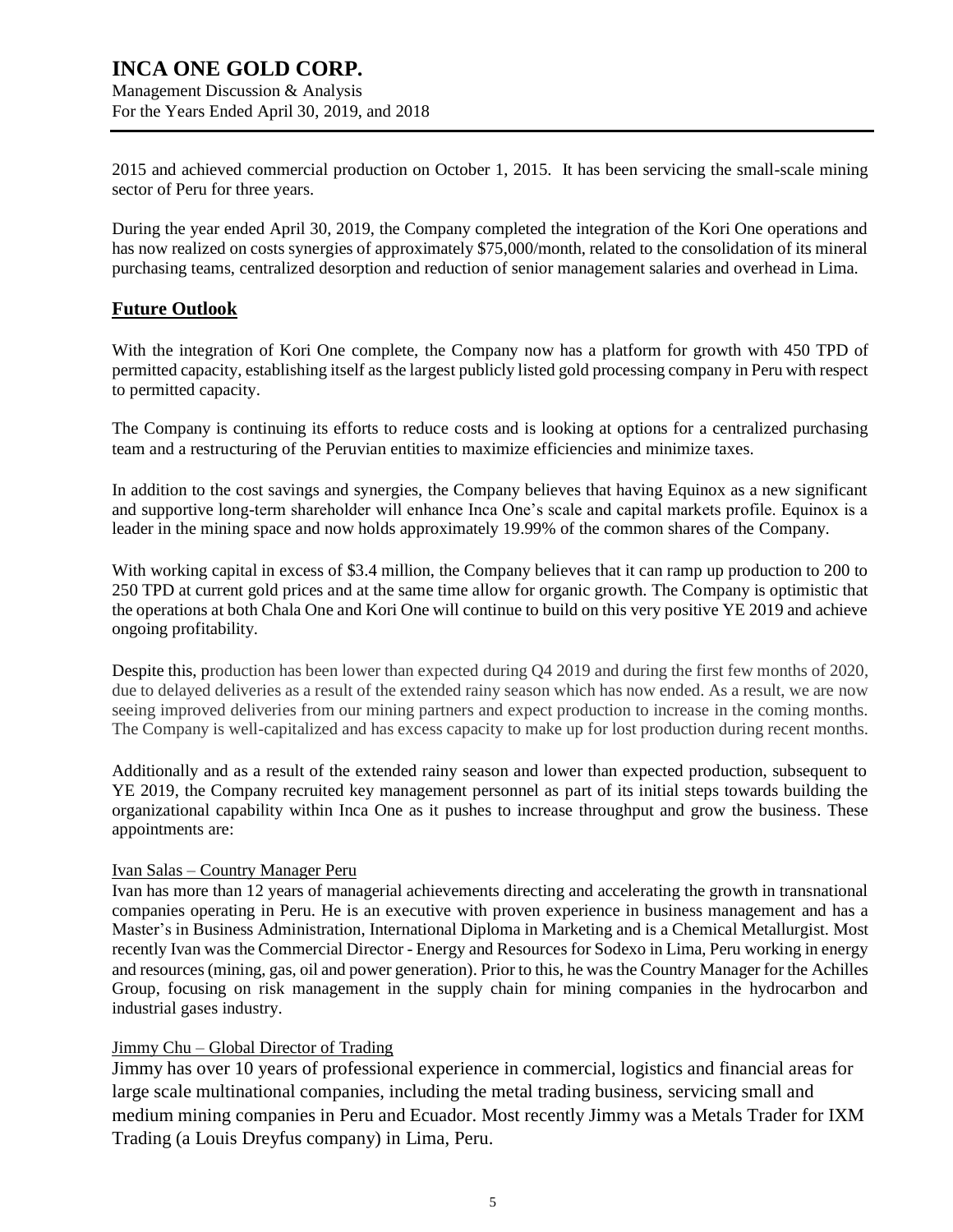Management Discussion & Analysis For the Years Ended April 30, 2019, and 2018

## **Selected Quarterly and Annual Information**

The following selected financial data with respect to the Company's financial condition and results of operations has been derived from the audited consolidated financial statements of the Company for the years ended April 30, 2019, 2018 and 2017 as applicable. The selected financial data should be read in conjunction with those financial statements and the notes thereto.

|                                                 |                | Years ended April 30th, |              |
|-------------------------------------------------|----------------|-------------------------|--------------|
|                                                 | 2019           | 2018                    | 2017         |
|                                                 | \$             | S                       | S            |
| Revenue                                         | 34,573,628     | 13,221,998              | 10,487,990   |
| Cost of goods sold                              | (32, 279, 248) | (13,543,848)            | (10,626,147) |
| Gross margin (deficit)                          | 2,294,380      | (321, 850)              | (138, 157)   |
| Finance and other expense, net                  | (753,320)      | (597, 996)              | (925,716)    |
| Net loss for the period                         | (84, 491)      | (3,170,593)             | (2,501,521)  |
| Net income (loss) per share (basic and diluted) | 0.00           | (0.04)                  | (0.06)       |
| Other comprehensive loss                        | (67,908)       | (3,409,861)             | (2,535,356)  |

|                             |            | Years ended April 30th, |           |
|-----------------------------|------------|-------------------------|-----------|
|                             | 2019       | 2018                    | 2017      |
|                             |            |                         |           |
| Total assets                | 24,057,897 | 9,468,096               | 7,060,394 |
| Total current liabilities   | 7,982,730  | 3,485,635               | 1,760,706 |
| Total long term liabilities | 7,091,690  | 2,788,264               | 3,263,980 |

The following table sets out selected quarterly financial data from the Company's unaudited quarterly financial statements for the last eight quarters.

| <b>Quarter ended</b>            | <b>Working</b><br>capital<br>(deficiency) | <b>Total assets</b> | Long term<br><b>liabilities</b> | Net income<br>$(\text{loss})$ | <b>Basic loss</b><br>per share |
|---------------------------------|-------------------------------------------|---------------------|---------------------------------|-------------------------------|--------------------------------|
|                                 | S                                         | \$                  | \$                              | \$                            | S                              |
| <b>April 30, 2019</b>           | 3,417,245                                 | 24,057,897          | 7,091,690                       | 1,204,566                     | 0.00                           |
| January 31, 2019                | 3,695,305                                 | 21,251,543          | 8,522,216                       | 29,793                        | 0.00                           |
| October 31, 2018                | 3,010,284                                 | 21,094,908          | 8,337,432                       | (1,132,371)                   | (0.00)                         |
| July 31, 2018                   | 727,893                                   | 8,597,041           | 2,713,920                       | (186, 479)                    | (0.00)                         |
| April 30, 2018 <sup>(1)</sup>   | 776,225                                   | 9,468,096           | 2,788,264                       | (1,112,921)                   | (0.01)                         |
| January 31, 2018 <sup>(1)</sup> | (1,576,040)                               | 8,976,399           | 513,478                         | (879, 833)                    | (0.01)                         |
| October 31, 2017 <sup>(1)</sup> | (2,493,913)                               | 7,858,765           | 505,250                         | (742, 652)                    | (0.01)                         |
| July 31, 2017 <sup>(1)</sup>    | (282, 880)                                | 7,949,362           | 2,688,632                       | (435, 187)                    | (0.01)                         |

(1) Amounts previous to Q1 2019 have been Restated to United States dollars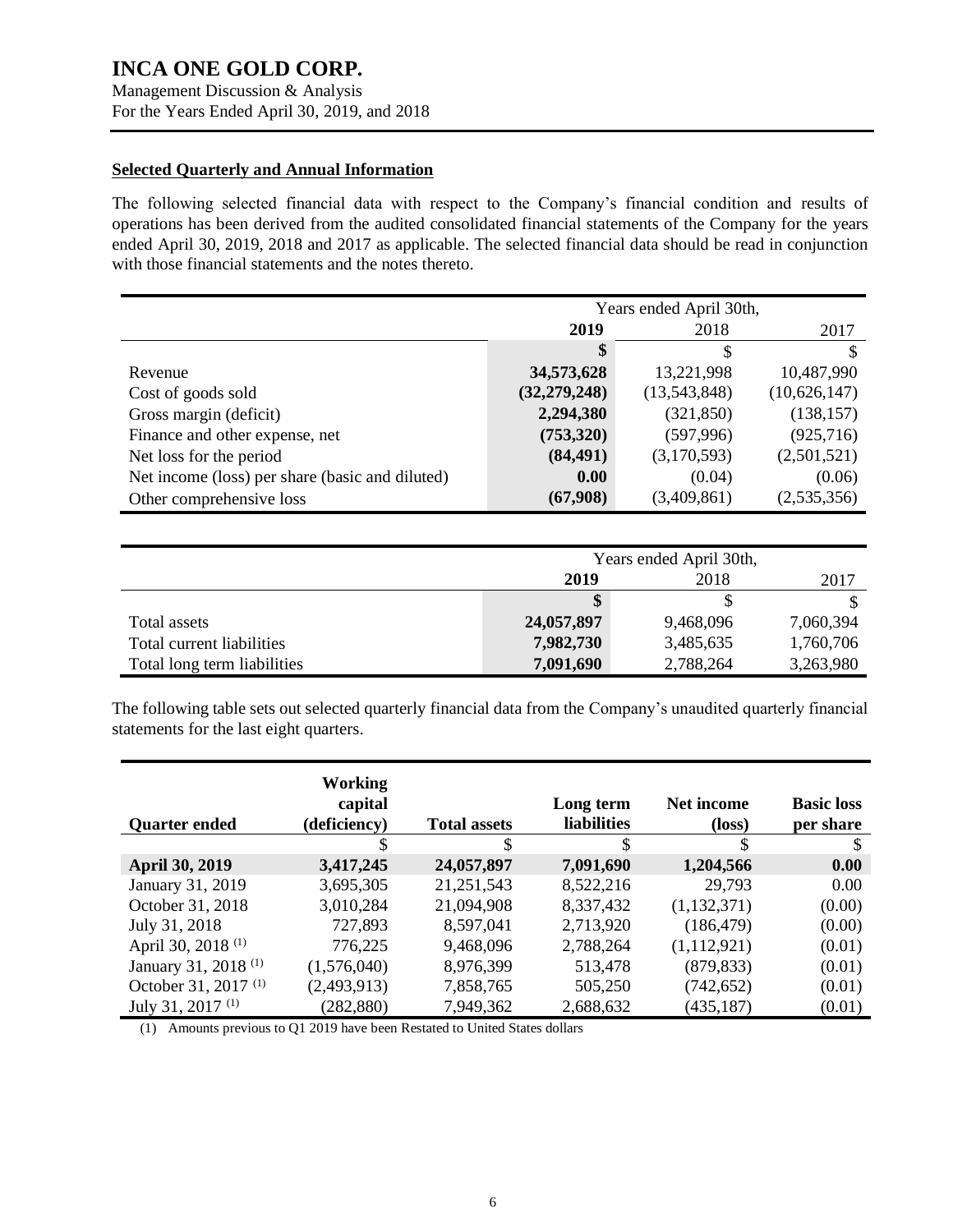For the Years Ended April 30, 2019, and 2018

# **Results of Operations**

# **Three months ended April 30, 2019 compared to three months ended April 30, 2018**

Revenue for Q4 2019 was \$8.4 million (Q4 2018 - \$3.5 million), and cost of goods sold was \$7.9 million (Q4 2018 – \$3.6 million) resulting in a gross operating margin of \$0.5 million (Q4 2018 – gross operating deficit of \$0.1 million). The gross operating margin improved mainly due to the increase of gold ounces sold to 6,320 when compared to 2,587 in O4 2018 which resulted in gross margin per ounce of \$72, an increase of \$101 per ounce compared to a loss of \$29 per ounce in Q4 2018.

During Q4 2019, the Company reported a net income of \$1.2 million, an increase of \$2.3 million compared to a net loss of \$1.1 million during Q4 2018. This change is partially explained by the combination of the income derived by the bargain purchase on acquisition of Anthem United of \$1.5 million (Q4 2018 \$nil), the increase in operating margin of \$0.6 million (Q4 2019 operating margin of \$0.5 million compared to Q4 2018 operating deficit of \$0.01 million) and:

- The increase in corporate and administrative expenses of \$0.2 million (Q4 2019 \$0.9 million compared to Q4 2018 - \$0.7 million) is mainly attributable to the increase in overhead related to Anthem for the period August 21, 2018 to April 30, 2019.
- The decrease in finance expenses by \$0.2 million (Q4 2019 \$0.1 million gain compared to Q4 2018 \$0.1 million loss) primarily attributable to the fair value adjustment of the Company's financial liabilities.

# **Year ended April 30, 2019 compared to April 30, 2018**

Revenue for YE 2019 was \$34.6 million (YE 2018 - \$13.2 million), and cost of goods sold was \$32.3 million (YE 2018 – \$13.5 million) resulting in a gross operating margin of \$2.3 million (YE 2018 – gross operating deficit of \$0.3 million). The gross operating margin improved mainly due to the increase of gold ounces sold during YE 2019 to 26,817 when compared to 9,962 in YE 2018 which resulted in gross margin per ounce of \$86, an increase of \$118 per ounce compared to a loss of \$32 per ounce in YE 2018.

During YE 2019, the Company reported a net loss of \$0.06 million, a decrease in loss of \$3.1 million compared to a net loss of \$3.2 million during YE 2018. This change is partially explained by the combination of the income derived by the bargain purchase on acquisition of Anthem United of \$1.5 million (Q4 2018 \$nil), the increase in operating margin of \$2.6 million (YE 2019 operating margin of \$2.3 million compared to YE 2018 operating deficit of \$0.3 million) and:

- The increase in corporate and administrative expenses of \$0.6 million (YE 2019 \$3.0 million compared to YE 2018 - \$2.4 million) which reflects the increase in overhead attributable to Anthem for the period August 21, 2018 to April 30, 2019.
- The increase in finance expenses by \$0.2 million (YE 2019 \$0.8 million compared to YE 2018 \$0.6 million) primarily attributable a fair value adjustment of the Company's financial liabilities.
- The decrease in reversals of impairment on a restructuring of \$0.2 (YE 2019 \$0.1 million compared to YE 2018 - \$0.3 million) and,
- One time cost of \$0.2 million in business development expenses related to the acquisition of Anthem.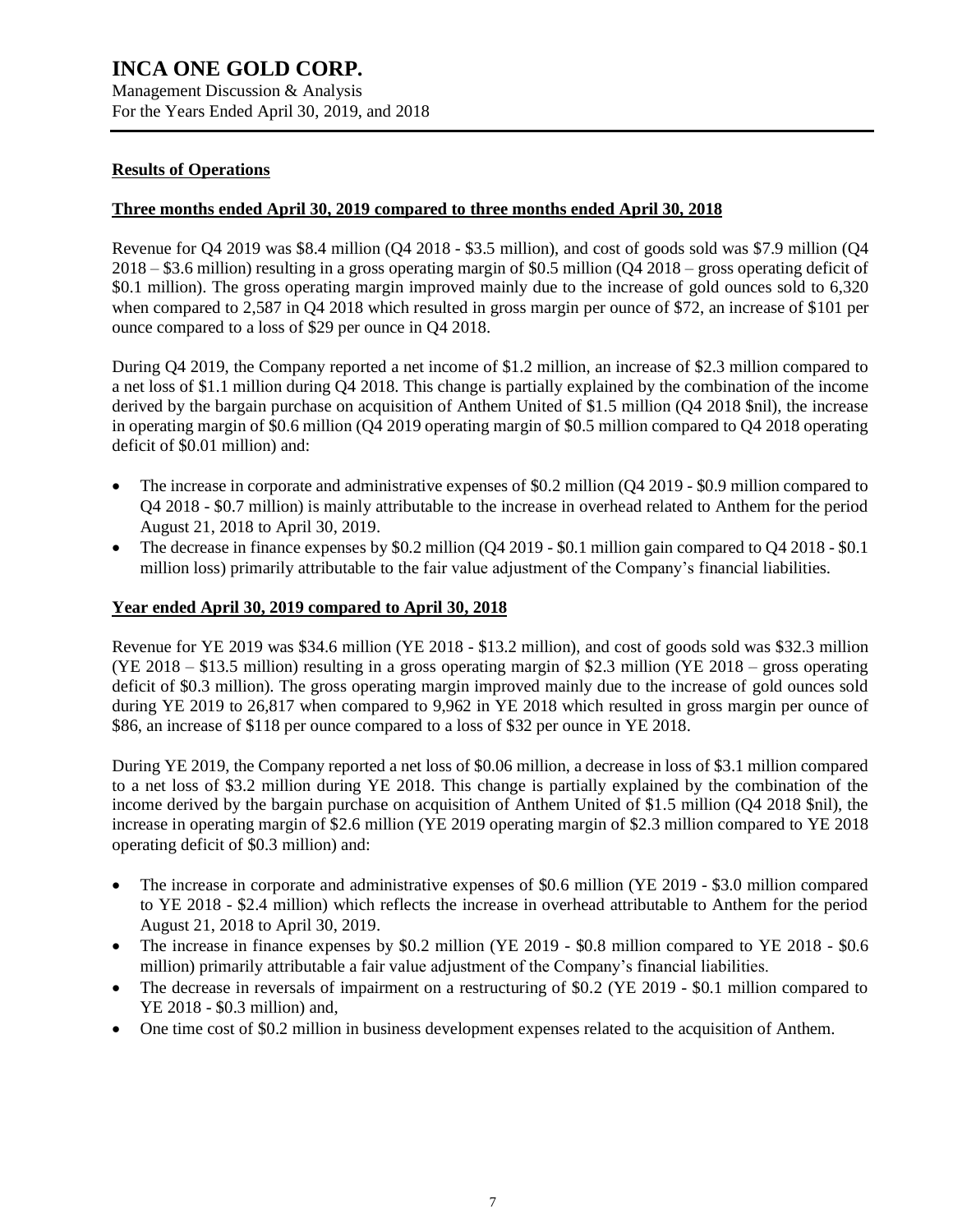Management Discussion & Analysis For the Years Ended April 30, 2019, and 2018

## **Liquidity and Capital Resources**

For the year ending April 30, 2019, the Company financed its operations and met its capital requirements primarily through the re-investment of operational cash flows from the Chala One and the Kori One plants and proceeds from the exercise of share-based options.

The Company had cash of \$1.8 million at April 30, 2019, representing an increase of \$1.5 million compared with cash of \$0.3 million at April 30, 2018 and working capital of \$3.4 million at April 30, 2019 as compared to a working capital of \$0.7 million at April 30, 2018.

Management intends to continue fund operations, administration, debt and debt service costs and any capital requirements with the proceeds of the sale of gold doré and refined gold from the Company's Chala One and Kori One plants. If required and depending on the strength of the junior resource markets, the Company will continue to be dependent on its capital resource's to cover any deficiencies in working capital.

## *Contractual Liabilities as a result of the Acquisition of Anthem United*

As a result of the acquisition of Anthem and Kori One, the Company issued Promissory Notes payable to Equinox as follows:

- CAD\$7.5 million payable to Equinox in three equal payments of CAD\$2.5 million on the first, second and third anniversaries of the completion of the Purchase Agreement to be paid in cash or Inca One Shares at the discretion of Inca One, based on the higher of CAD\$0.065 per share and the preceding 20-day volumeweighted average price of Inca One Shares, subject to Equinox's ownership of Inca One Shares not exceeding 19.99% of the outstanding Inca One Shares (the "Equinox Ownership Limit").
- CAD\$1.5 million payment to Equinox in cash on the second anniversary of the completion of the Purchase Agreement.

As part of the transaction the Company also agreed to the following contractual obligations:

- Payment of an amount equal to 50% of the Historical IGV recovered prior to the fifth anniversary of the Closing Date. Subsequent to April 30, 2019, the company recovered approximately \$2.4 million of Historical IGV, of which approximately \$1.2 million is payable to Equinox in September 2019.
- Payment in cash to Equinox on or before the third anniversary of the completion of the Purchase Agreement for the difference between the amount of working capital at closing and \$3 million. Anthem's working capital at such date was approximately \$3.7 million, and therefore the estimated amount payable is \$0.7 million payable on August 21, 2021.

Subsequent to YE 2019, the first payment of CAD\$2.5 million was due on August 21, 2019 for which the Company exercised its share payment election and issued 1,607,328 shares at \$0.0.065 per share as partial payment of the installment. Due to the Equinox Ownership Limit, this was the maximum number of shares that the Company could issue. The Company has an additional obligation of 36,854,210 shares at \$0.065 per share to satisfy the first installment payment and will do so when Equinox's ownership is reduced below 19.99%.

## *Debt Restructuring and Debt Settlement*

On September 7, 2018, the Company renegotiated the terms of a \$0.3 million secured debentures extending the term to maturity for an additional 24 months to August 31, 2020. Interest of 11% per annum is payable in six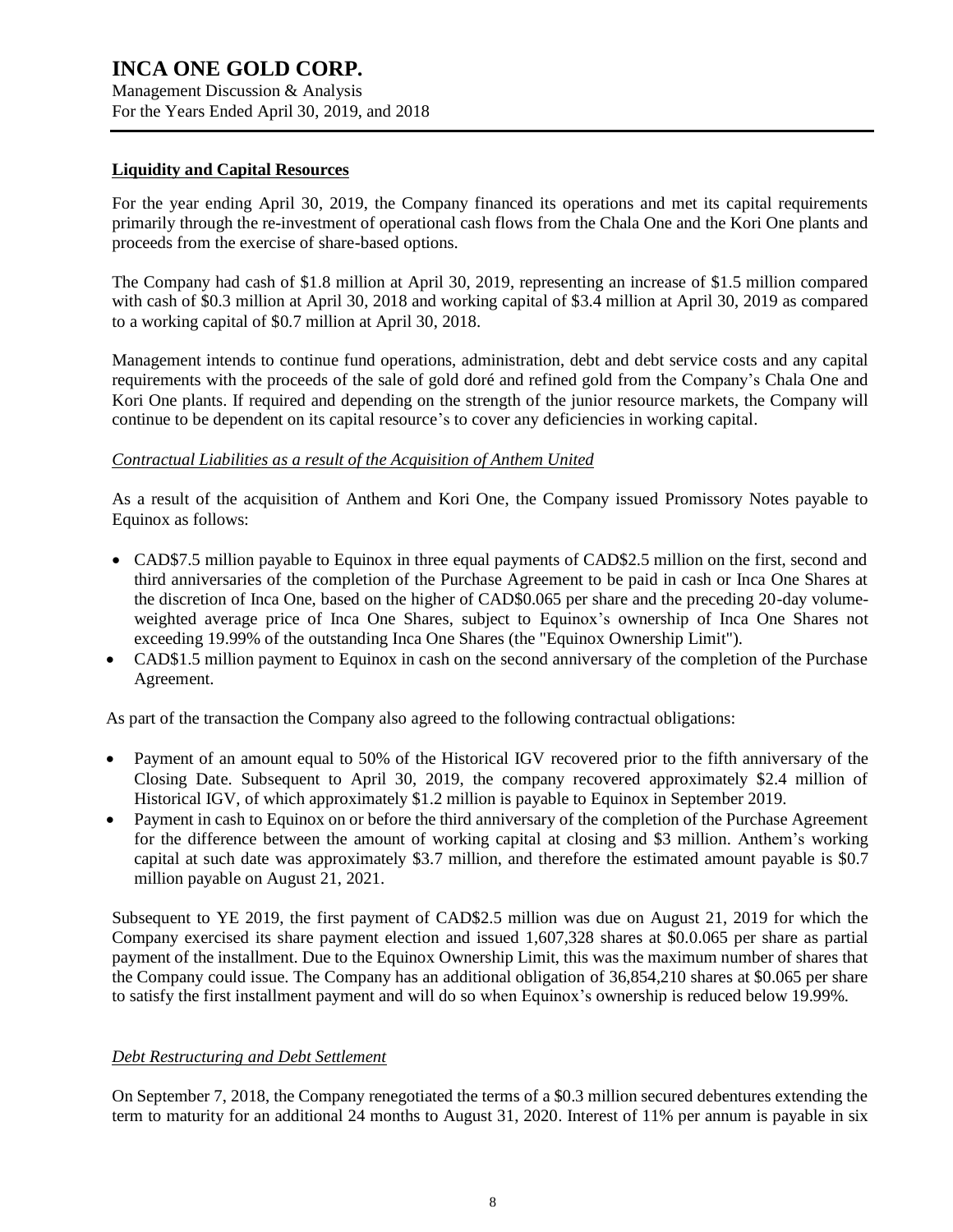Management Discussion & Analysis For the Years Ended April 30, 2019, and 2018

equal installments commencing May 31, 2019. Accrued interest of \$0.02 million has been included in accounts payable at April 30, 2019.

#### Share Issuances

On August 21, 2018 the Company issued 110,050,225 shares as consideration for the acquisition of Anthem United Inc.

During the year ended April 30, 2019, 6,433,335 common shares were issued for proceeds of \$0.04 million on the exercise of 833,334 stock option at CAD\$0.06 per share and \$0.23 million on the exercise of 5,600,001 stock options at CAD\$0.05 per share.

#### **Summary of Outstanding Share Data**

As at the date of this MD&A, the Company had 264,517,440 common shares issued and outstanding, 19,312,857 share-based options and 84,810,309 warrants outstanding (with exercise prices ranging between CAD\$0.05 and CAD\$3.01 per share). The fully diluted shares outstanding at the date of this MD&A is 368,640,606.

#### **Transactions with Related Parties**

#### **(a) Related Party Transactions**

The Company's related parties consist of the Company's directors, officers, former officers and companies associated with these individuals including the following:

- A company owned by Edward Kelly, the Company's CEO (also a director).
- A company controlled by Oliver Foeste, the Company's former CFO.
- A company owned by Mark Wright, the Company`s VP Operations & New Projects.

The following expenditures were charged by related parties during the years ended April 30, 2019 and 2018:

|                                          | Years ended April 30, |         |
|------------------------------------------|-----------------------|---------|
|                                          | 2019<br>2018          |         |
|                                          | \$                    |         |
| Accounting and professional fees         |                       | 20,735  |
| Management, salaries and consulting fees | 589,020               | 556,878 |
| Director fees                            | 29,364                | 28,294  |
| Share-based payments                     | 114,154               | 76,320  |
| Rent                                     |                       | 14,718  |
|                                          | 732,538               | 696,946 |

Accounting and professional fees were paid to a company controlled by the former CFO. Consulting and management fees were paid to companies controlled by the CEO, former CFO and VP Operations & New Projects. Finance costs on interest-bearing debt instruments were paid or accrued to companies controlled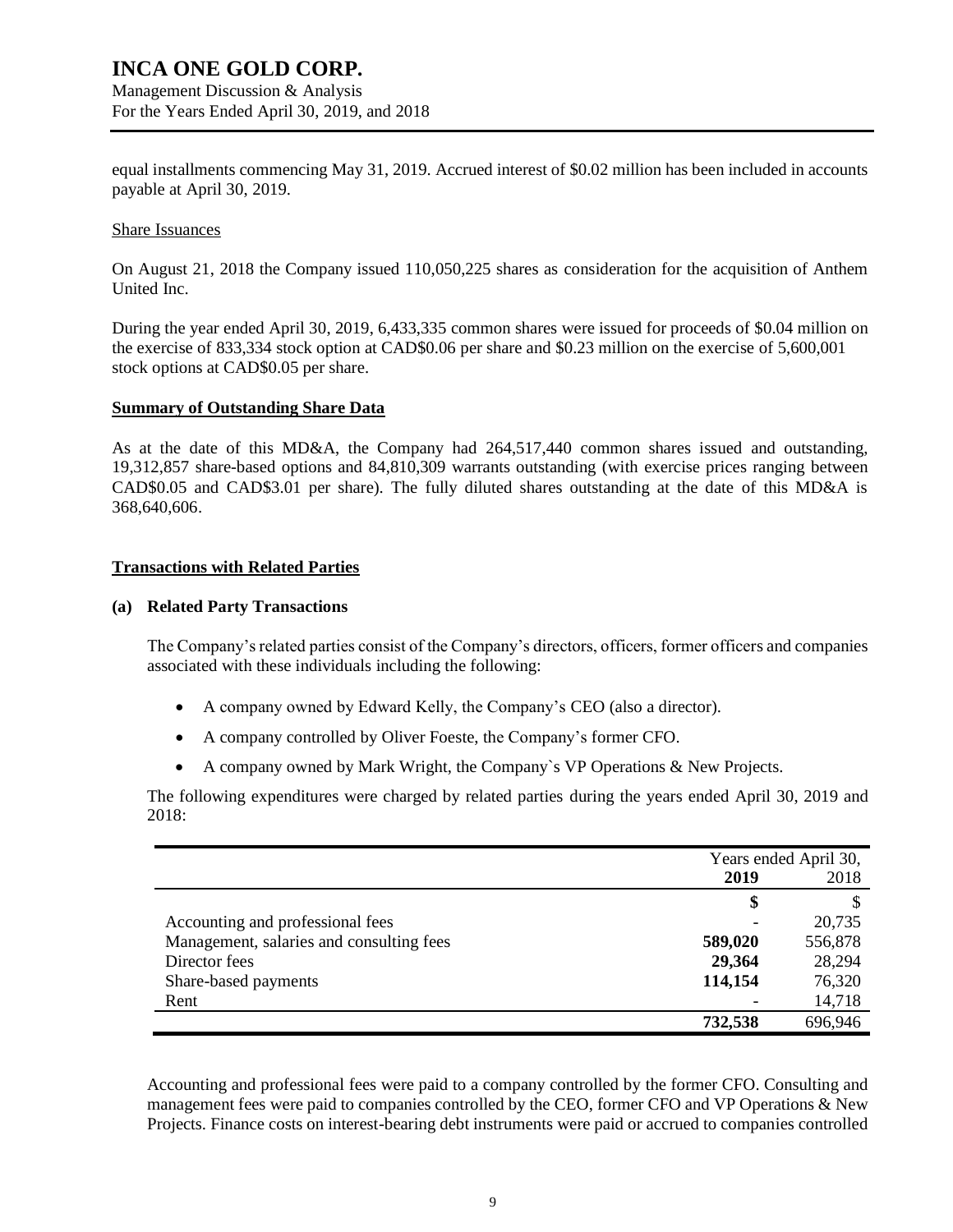by the CEO and to a company controlled by a director. Office rent was paid or accrued to a company controlled by the former CFO.

## **(b) Compensation of Key Management Personnel**

The Company's key management personnel have authority and responsibility for planning, directing and controlling the activities of the Company and includes the Directors, CEO, CFO, former CFO and VP Operations & New Projects. Compensation in respect of services provided by key management consists of consulting and management fees paid to companies controlled by the CEO, former CFO and VP Operations & New Projects, accounting fees paid to companies controlled by a director or company controlled by the former CFO, and by the issue of options. The compensation for key management personnel paid as management, accounting and former CFO fees was for the years ended April 30th, 2019 and 2018 as follows:

|                      | Years ended April 30, |         |
|----------------------|-----------------------|---------|
|                      | 2019                  | 2018    |
|                      | S                     |         |
| Management fees      | 347,772               | 373,861 |
| Salaries             | 241,248               | 183,018 |
| Share-based payments | 114,154               | 44,868  |
|                      | 703,174               | 601,746 |

#### **(c) Related Party Balances**

All related party balances payable, including for business expenses reimbursements, interim advances to the Company, annual bonuses as approved by the Board of Directors, and for services rendered as at April 30, 2019 are non-interest bearing and payable on demand, and are comprised of \$0.12 million (April 30, 2018 - \$0.12 million) payable to the CEO and a company controlled by the CEO, \$0.05 million (April 30, 2018 - \$0.02 million) payable to the VP Operations & New Projects or a company controlled by the VP Operations & New Projects, \$0.11 million (April 30, 2018 - \$85,006) payable to the CFO and \$0.02 million payable (April 30, 2018 – \$0.3 million payable) to the Directors or companies controlled by the Directors.

## **Commitments**

In addition to the commitments in connection with the Company's financings, the Company has:

- a three-year rent agreement for its corporate office in Lima, Peru, with a monthly payment of \$3,574 and termination date on July 31, 2021, and
- a five-year rent agreement for its corporate office in Vancouver, Canada with a monthly fee of CAD\$3,726 and termination date on July 31, 2023.

During the year ended April 30, 2019 the Company had commitments through a financial liability to sell approximately 742 ounces of gold doré to a third party, which would be settled at a future date in either cash or through the delivery of gold. At April 30, 2019, the fair value of amount owing under these contracts at the gold spot rate were \$1 million (April 30, 2018 - \$1 million) and is included in derivative financial liability.

As of April 30, 2019 the Company had commitments to sell approximately 1,049 ounces of gold doré to third parties, which was settled after April 30, 2019 through the delivery of gold. At April 30, 2019 the fair value of these commitments is \$1.3 million. Additionally, the Company received advances of \$0.5 million to be offset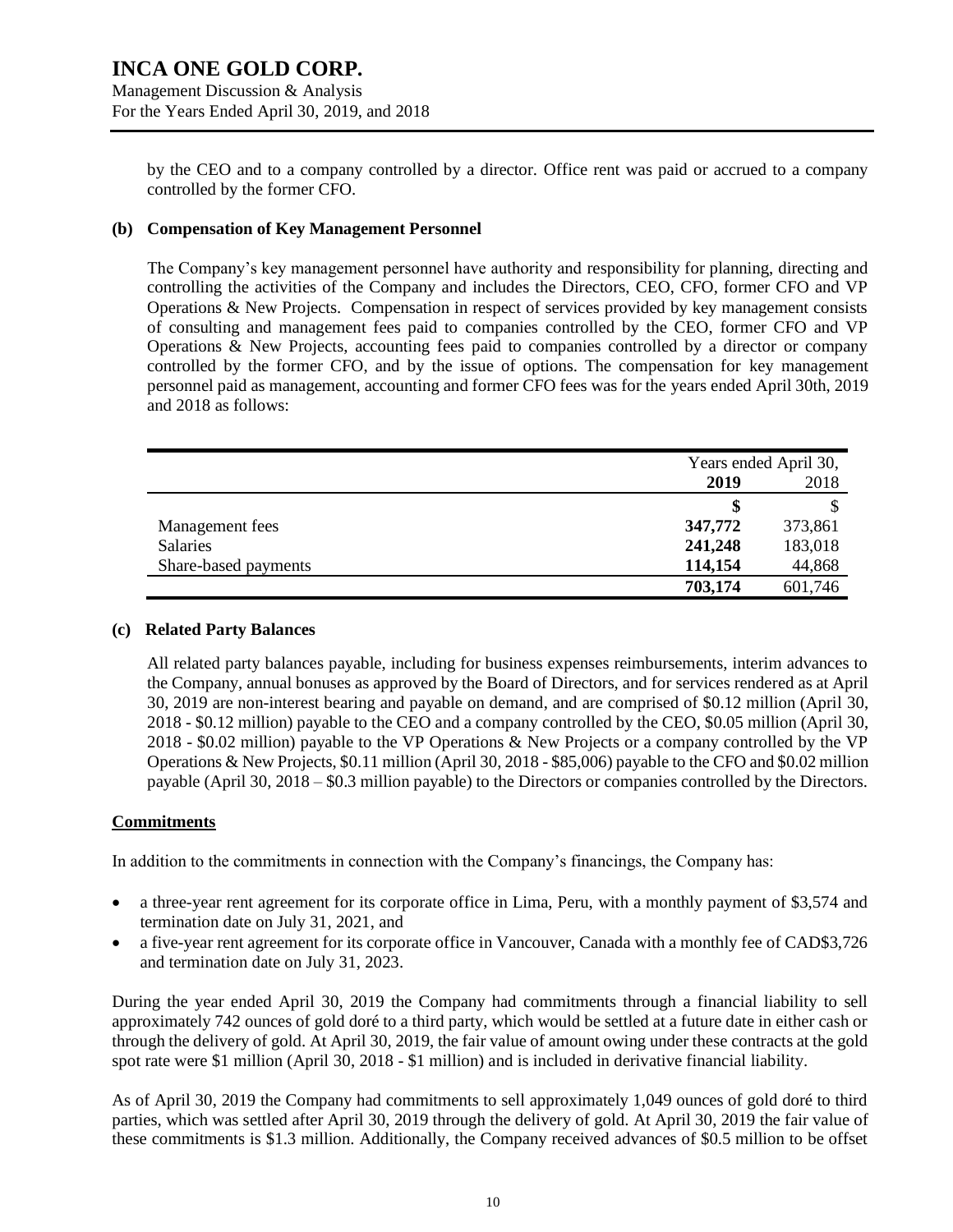Management Discussion & Analysis For the Years Ended April 30, 2019, and 2018

against future sales of gold doré. Both amounts, totaling \$1.8 million (April 30, 2018 - \$1.1 million) have been included as current deferred revenues.

A summary of undiscounted liabilities and future operating commitments on April 30, 2019 are as follows:

|                                                         |              | Within One               | One to Five |
|---------------------------------------------------------|--------------|--------------------------|-------------|
|                                                         | <b>Total</b> | Year                     | Years       |
| <b>Maturity analysis of financial liabilities</b>       | \$           | \$                       | S           |
| Accounts payable and accrued liabilities                | 2,266,371    | 2,266,371                |             |
| Secured debentures                                      | 1,448,011    | $\overline{\phantom{a}}$ | 1,448,011   |
| Contractual liability as a result of the acquisition of |              |                          |             |
| Anthem United                                           | 7,551,741    | 2,993,709                | 4,558,032   |
| Derivative financial liability                          | 951,467      | 951,467                  |             |
|                                                         | 12,217,590   | 6,211,547                | 6,006,043   |
| <b>Commitments</b>                                      |              |                          |             |
| Office lease rental                                     | 239,728      | 76,589                   | 163,139     |
| Gold sale deferred revenue                              | 1,771,183    | 1,771,183                |             |
| Asset retirement and reclamation obligations            | 1,085,647    | $\overline{\phantom{a}}$ | 1,085,647   |
|                                                         | 3,096,558    | 1,847,772                | 1,248,786   |
|                                                         | 15,314,148   | 8,059,319                | 7,254,829   |

## Contingent Debenture

In September 2016 the Company completed a comprehensive capital restructuring which involved: (i) negotiating with debt holders to reduce long and short term debt, (ii) a private placement to provide sufficient working capital to ramp-up operations at the Chala Plant; and (iii) consolidating the Company's shares. As result of this restructuring, the Company issued a \$0.78 million contingent debenture certificate (the "Contingent Debenture"), which only becomes payable on the date that the Company achieves two production milestones including (i) achieving 300 tonnes per day mineral processing capacity in Peru, and (ii) achieving three months of 200 tonnes per day average daily production. Upon reinstatement, the Contingent Debenture will have a 12% annual interest rate paid quarterly in arrears, twelve-month term to maturity, certain early redemption features, and a general security agreement will be issued. If the performance milestones are not achieved before August 31, 2026 the Contingent Debenture will be cancelled.

As of April 30, 2019 the value of the contingent debenture was \$nil because the Company has not achieved three months of consecutive 200 tonnes per day average daily production. However, the first milestone of 300 tonnes per day mineral processing capacity in Peru was achieved as a result of the acquisition of Anthem.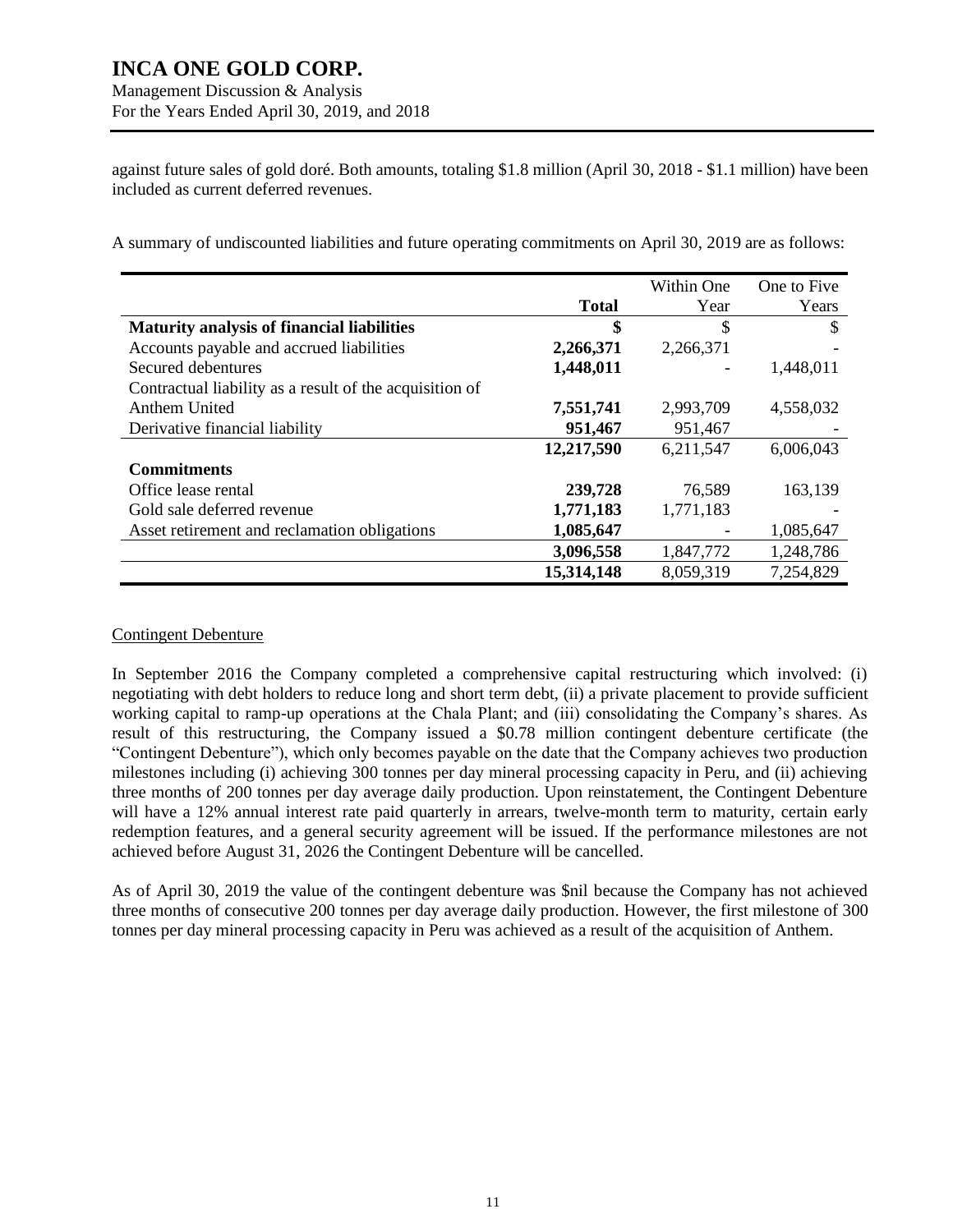Management Discussion & Analysis For the Years Ended April 30, 2019, and 2018

### **Fair Value of Financial Instruments**

As at April 30, 2019, the Company's financial instruments consist of cash, receivables, long term receivables, accounts payable and accrued liabilities, promissory notes payable, contractual liabilities, derivative financial liabilities and secured debentures.

IFRS requires disclosures about the inputs to fair value measurements for financial assets and liabilities recorded at fair value, including their classification within a hierarchy that prioritizes the inputs to fair value measurement.

The three levels of hierarchy are:

- Level 1 Unadjusted quoted prices in active markets for identical assets or liabilities;
- Level 2 Inputs other than quoted prices that are observable for the asset or liability, either directly or indirectly; and
- Level 3 Inputs for the asset or liability that are not based on observable market data.

As at April 30, 2019, the Company believes that the carrying values of cash, receivables, accounts payable and accrued liabilities, promissory notes payable, contractual liabilities and secured debentures approximate their fair values because of their nature and relatively short maturity dates or durations or their interest rates approximate market interest rates. The gold delivery contracts, being a derivative financial liability, have been assessed on the fair value hierarchy described above and are classified as Level 2.

## **Financial Instruments Risk**

The Company's financial instruments are exposed in varying degrees to a variety of financial risks. The Board approves and monitors the risk management processes:

*(i) Credit risk*

Credit risk exposure primarily arises with respect to the Company's cash and receivables. The risk exposure is limited because the Company places its instruments in banks of high credit worthiness within Canada and continuously monitors the collection of other receivables.

*(ii) Liquidity risk*

Liquidity risk is the risk that the Company cannot meet its financial obligations as they become due. The Company's approach to managing liquidity is to ensure as far as possible that it will have sufficient liquidity to settle obligations and liabilities when they become due. As at April 30 2019 the Company had cash of \$1.8 million (April 30, 2018 - \$0.3 million) and current working capital of \$3.4 million (April 30, 2018 - \$0.8 million) with total liabilities of \$15.1 million (April 30, 2018 - \$6.3 million).

A summary of the Company's future operating commitments is presented above under the *Commitments and* Contingencies section.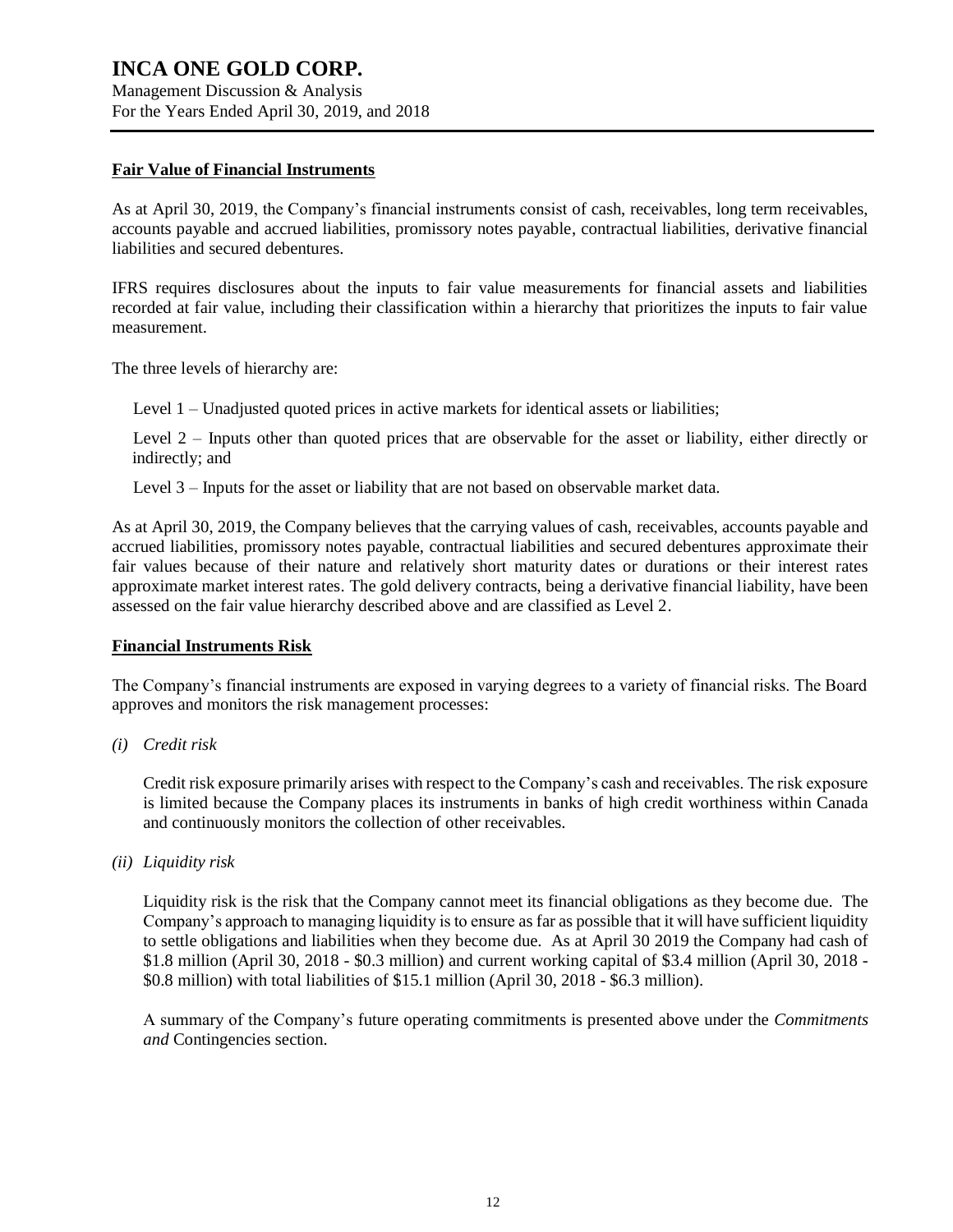Management Discussion & Analysis For the Years Ended April 30, 2019, and 2018

# *(iii) Market risk*

a. Interest rate risk

Interest rate risk is the risk that the fair value or future cash flows of a financial instrument will fluctuate because of changes in market interest rates.

The Company invests cash in guaranteed investment certificates at fixed or floating interest rates in order to maintain liquidity while achieving a satisfactory return for shareholders. A change of 100 basis points in the interest rates would not be material to the financial statements. At April 30, 2019, the Company had no variable rate debt.

b. Foreign currency risk

Foreign exchange risk is the risk that the fair value of future cash flows of a financial instrument will fluctuate because of the changes in the foreign exchange rates. The Company is exposed to the financial risk related to the fluctuation of foreign exchange rates associated with the fluctuations in its Canadian dollar and the Peruvian New Sol ("Sol") bank accounts as well as the translation of foreign-held assets and liabilities at current exchange rates.

|                                                    | April 30, 2019 | April 30, 2018 |
|----------------------------------------------------|----------------|----------------|
|                                                    | \$             | S              |
| CAD dollar:                                        |                |                |
| Cash                                               | 7,140          | 30,678         |
| Receivables                                        | 23,857         | 11,206         |
| Accounts payable and accrued liabilities           | (430,578)      | (335,522)      |
| Secured debentures                                 | (1,148,011)    | (1, 183, 889)  |
| Contractual liability as result of the acquisition |                |                |
| of Anthem United                                   | (5,813,425)    |                |
| Derivative financial liability                     | (951, 467)     | (974, 394)     |
| Net assets (liabilities)                           | (8,312,484)    | (2,451,921)    |
|                                                    |                |                |
| Sol:                                               |                |                |
| Cash                                               | 109,747        | 27,389         |
| Receivables                                        | 4,144,524      | 884,047        |
| Accounts payable and accrued liabilities           | (625, 297)     | (563,964)      |
| Net assets (liabilities)                           | 3,628,974      | 347,472        |

The Company's net exposure to the Canadian dollar and Sol on financial instruments, in US dollar equivalents, is as follows:

Assuming all other variables constant, an increase or a decrease of 10% of the Canadian dollar against the US dollar, as of April 30, 2019 would have changed the Company's net loss by approximately \$0.8 million. Assuming all other variables constant, an increase or a decrease of 10% of the Peruvian sol against the US dollar, as of April 30, 2019 would have changed the Company's net loss by approximately \$0.4 million.

The Company had no hedging agreements in place with respect to foreign exchange rates.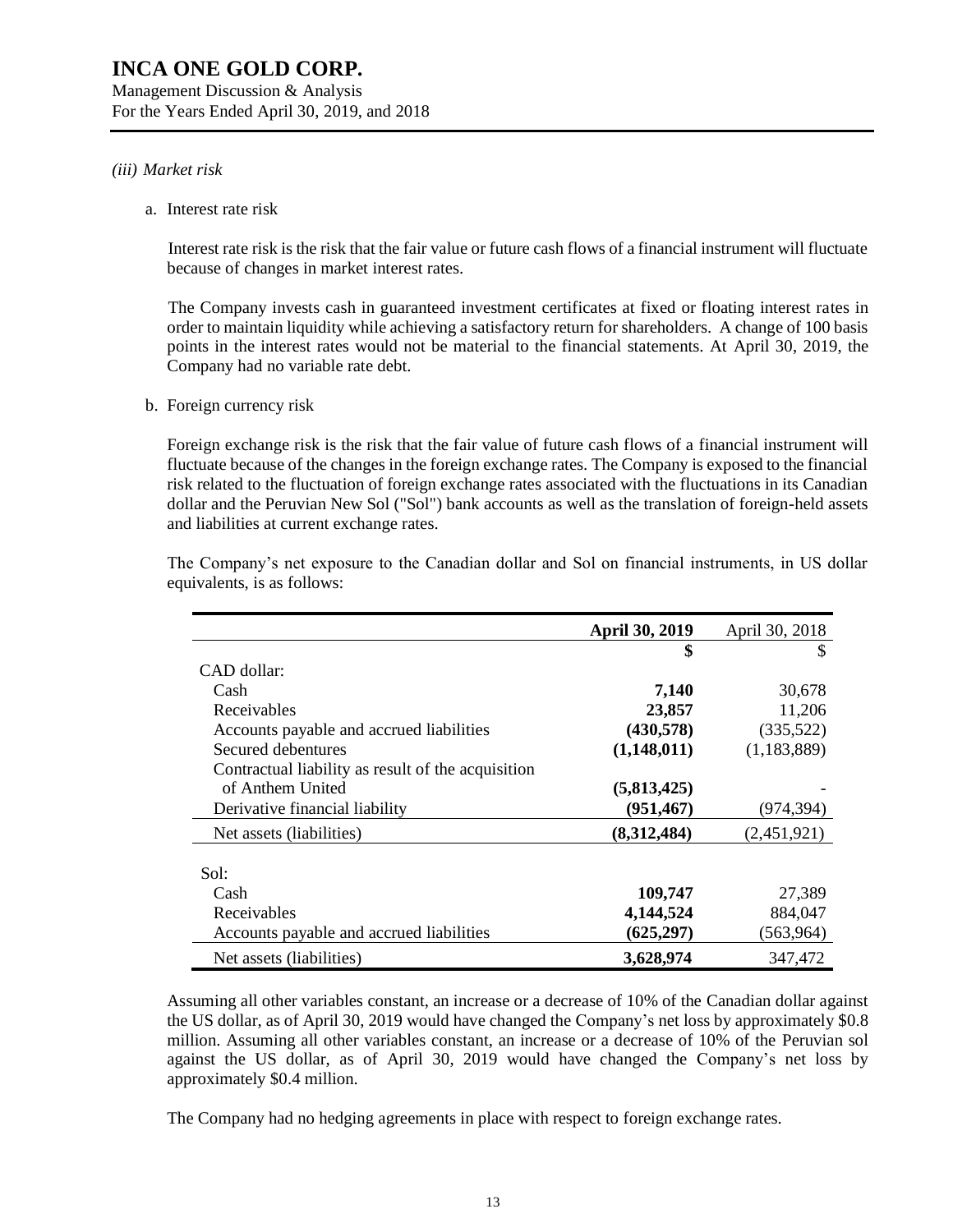c. Commodity price risk

Commodity price risk is the risk of financial loss resulting from movements in the price of the Company's commodity inputs and outputs. The Company's price risk relates primarily to: the spot price of gold for its derivative financial liability balance and future gold price expectations as it relates to sales revenues. The Company continuously monitors precious metal trading prices as they are included in projections prepared to determine its future strategy.

## **Off-Balance Sheet Arrangements**

The Company has not entered into any off-balance sheet arrangements.

#### **Critical Accounting Policies and Estimates**

The preparation of the Company's consolidated financial statements in accordance with IAS 1, *Presentation of Financial Statements*, requires management to make certain critical accounting estimates and to exercise judgment that affect the accounting policies and the reported amounts of assets, liabilities and disclosure of contingent assets and liabilities at the date of the consolidated financial statements and reported amounts of revenues and expenses during the reporting period. Estimates and assumptions are continually evaluated based on historical experience and other factors, including expectations of future events that are believed to be reasonable under the circumstances. In the future, actual experience may differ from these estimates and assumptions. Revisions to accounting estimates are recognized in the period in which the estimates are revised and in any future periods affected. Uncertainty about these assumptions and estimates could result in outcomes that require a material adjustment to the carrying amounts of assets or liabilities in future periods.

Significant accounting judgments that Management has made in the process of applying accounting policies which it considers have had the most significant effect on the amounts recognized in the consolidated financial statements include, but are not limited to going concern, title to and economic recoverability and probability of future economic benefits of exploration and evaluation assets, date of commencement of commercial production, and determination of functional currency. Management considers the areas currently requiring a significant degree of estimation and assumption and which have a significant risk of resulting in a material adjustment to the carrying amount of assets and liabilities within the next financial year, to include, but not be limited to, the value attributed to share-based compensation, promissory notes payable, secured debentures and debentures with warrants, marketable securities, long term receivable, asset retirement and reclamation obligation, and deferred taxes.

These accounting policies and estimates are further discussed in the Company's annual audited consolidated financial statements on April 30, 2019.

#### **Risks and Uncertainties**

Mineral processing and natural resources exploration, development, and production involve a number of business risks, some of which are beyond the Company's control. These can be categorized as operational, financial and regulatory risks.

#### *Operational Risks:*

The Company continuously monitors and responds to changes in operational risks, such as those noted below, and seeks to adhere to all regulations governing its operations.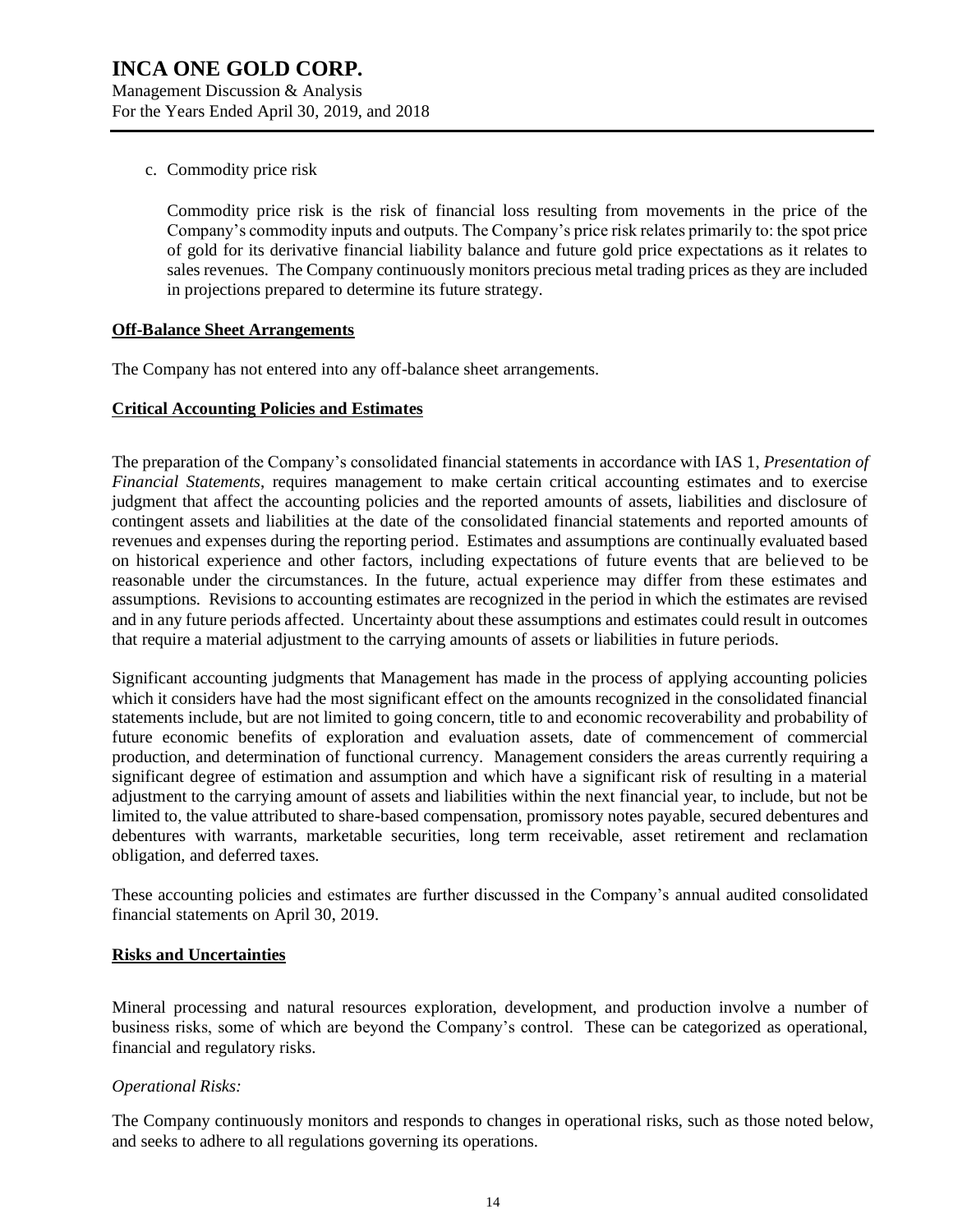Mineral Supply: The Company may not be able to source sufficient mill feed to operate both the Chala One and Kori One plants economically. In particular, the Company currently sources material exclusively from thirdparty sources and faces a competitive marketplace for purchase of supply from Peruvian government-approved mineral sources. Consequently, the Company does not have control over the mineral grade, metallurgical recovery, nor quantities received, noting that the Company mitigates this risk by working with minimum cut-off purchase grades, providing fair terms to their customers, and sourcing material from established suppliers to ensure best efficiency and profitability of its plant operation.

Production Schedules: In relation to the mineral supply risks, no assurances can be provided that production schedules at the Chala One plant nor the Kori One plant, and the related operating margins and cash flows, are achieved, noting that failure to meet these schedules can have an adverse impact on the Company's profitability, results of operations, cash flows, and overall financial conditions.

Qualified Staff: Due to the competitive marketplace, the Company may have difficulty in hiring and retaining skilled employees and contractors to source sufficient mineral feed, operate the Chala One plant and the Kori One plant effectively (noting the diversity of mill feed received), and effectively administer the Peruvian permitting, compliance, exportation, and regulatory functions.

Regulations, Permits, and Hazards: The Company must also manage changing governmental laws and regulations, and the Company cannot guarantee title to its properties and permits. The Company must also contend with environmental hazards (including discharge of pollutants or hazardous chemicals), as well as industrial accidents and occupational and health hazards, mechanical failures, the unavailability of materials and equipment, and or lack of accessibility to required expertise.

Resource Properties: The Company may not be able to find and develop resource properties economically. In addition, the Company may have to deal with development and mining issues including pit slope failures, unusual or unexpected rock formations, poor or unexpected geological or metallurgical conditions, poor or inadequate ventilation, failure of mine communication systems, poor water conditions, interruptions to gas and electricity supplies, human error and adverse weather conditions.

Acquisitions: There is no assurance that the Company will acquire mineral properties and processing plants and any acquisitions may expose the Company to new risks, and the mining industry is intensely competitive for the acquisition of new properties and plants.

## *Financial risks:*

Financial risks include commodity prices, interest rates and fluctuating foreign exchange rates, all of which are beyond the Company's control. Additional financial risks are the Company's ability to raise capital to continue funding its operations.

## *Regulatory risks:*

Regulatory risks include the possible delays in getting regulatory approval to, and permits for, the transactions that the Board of Directors believe to be in the best interest of the Company, and include increased fees for filings, the introduction of ever more complex reporting requirements the cost of which the Company must meet in order to maintain its exchange listing.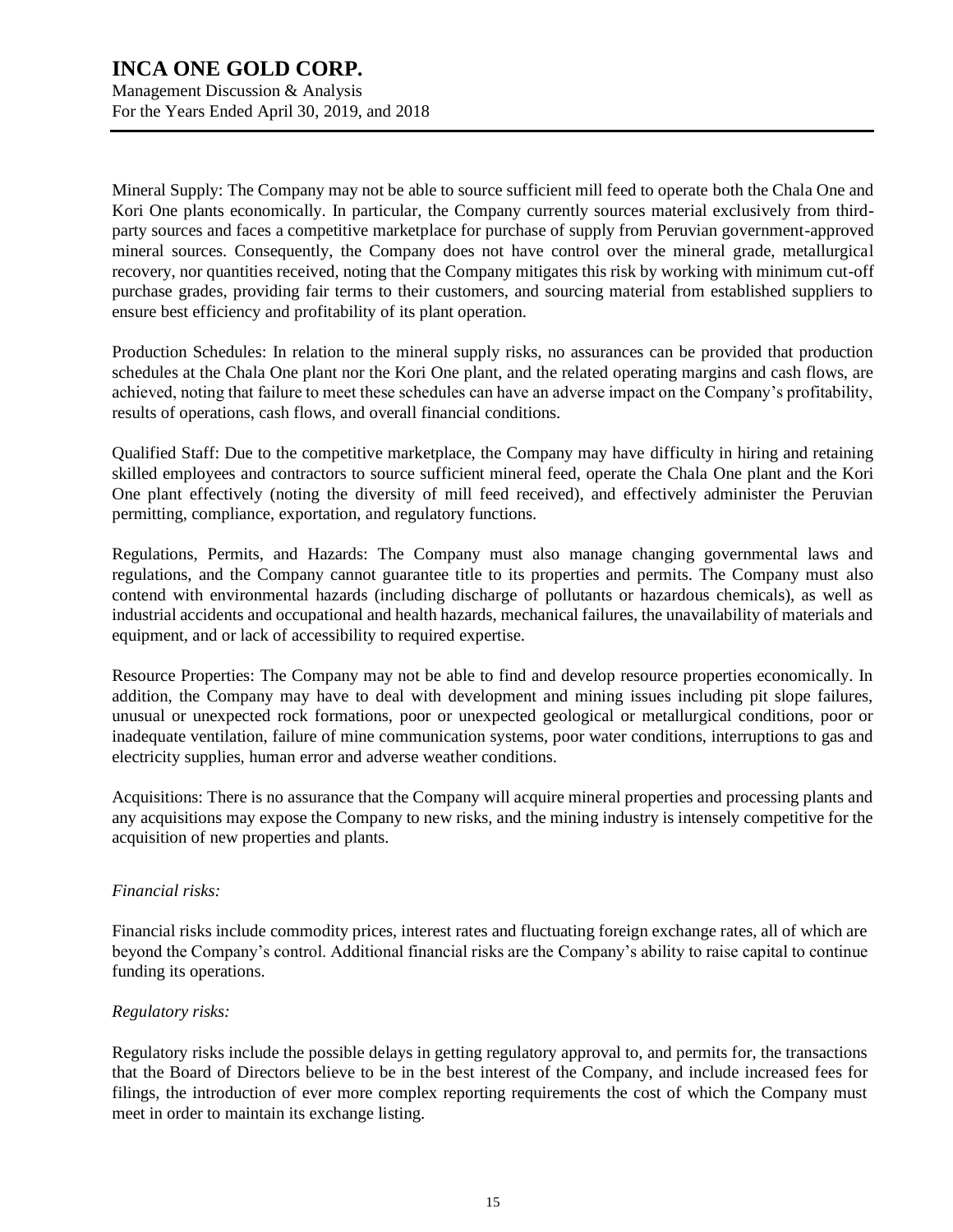# **INCA ONE GOLD CORP.** Management Discussion & Analysis For the Years Ended April 30, 2019, and 2018

# *Financial Instruments and Risk:*

For a description of the risks faced by the Company with respect to financial instruments, see the Company's audited consolidated financial statements for the years ended April 30, 2019.

# **Cautionary Statement on Forward-Looking Information**

This MD&A contains forward-looking statements. All statements, other than statements of historical fact, constitute "forward-looking statements" and include any information that addresses activities, events or developments that the Company believes, expects or anticipates will or may occur in the future including the Company's strategy, plans or future financial or operating performance and other statements that express management's expectations or estimates of future performance.

Forward-looking statements are generally identifiable by the use of the words "may", "will", "should", "continue", "expect", "anticipate", "estimate", "believe", "intend", "plan" or "project" or the negative of these words or other variations on these words or comparable terminology. All such forward-looking information and statements are based on certain assumptions and analyses made by the Company's management in light of their experience and perception of historical trends, current conditions and expected future developments, as well as other factors management believes are appropriate in the circumstances. These statements, however, are subject to known and unknown risks, uncertainties and other factors that may cause the actual results, level of activity, performance or achievements of the Company to be materially different from those expressed, implied by or projected in the forward-looking information or statements.

Important factors that could cause actual results to differ from these forward-looking statements include but are not limited to: risks related to the exploration and potential development of the Company's projects, risks associated to international operations, the actual results of current exploration activities, conclusions of economic evaluations, changes in project parameters as plans continue to be refined, future prices of minerals, as well as those factors discussed in the sections relating to risk factors of the Company set out in this MD&A.

There can be no assurance that any forward-looking statements will prove to be accurate, as actual results and future events could differ materially from those anticipated in such statements. Accordingly, the reader should not place any undue reliance on forward-looking information or statements. Except as required by law, the Company does not intend to revise or update these forward-looking statements after their date of issue, or to revise them to reflect the occurrence of future unanticipated events.

# **Disclosure Controls and Procedures**

Disclosure controls and procedures are intended to provide reasonable assurance that information required to be disclosed is recorded, processed, summarized, and reported within the time periods specified by securities regulations and that the information required to be disclosed is accumulated and communicated to management. Internal controls over financial reporting are intended to provide reasonable assurance regarding the reliability of financial reporting and the preparation of financial statements for external purposes in accordance with IFRS. In connection with National Instrument 52-109 (Certificate of Disclosure in Issuer's Annual and Interim Filings) ("NI 52-109"), the Chief Executive Officer and Chief Financial Officer of the Company have filed a Venture Issuer Basic Certificate with respect to the financial information contained in the audited consolidated financial statements for the year ended April 30, 2019 and this accompanying MD&A (together, the "Annual Filings").